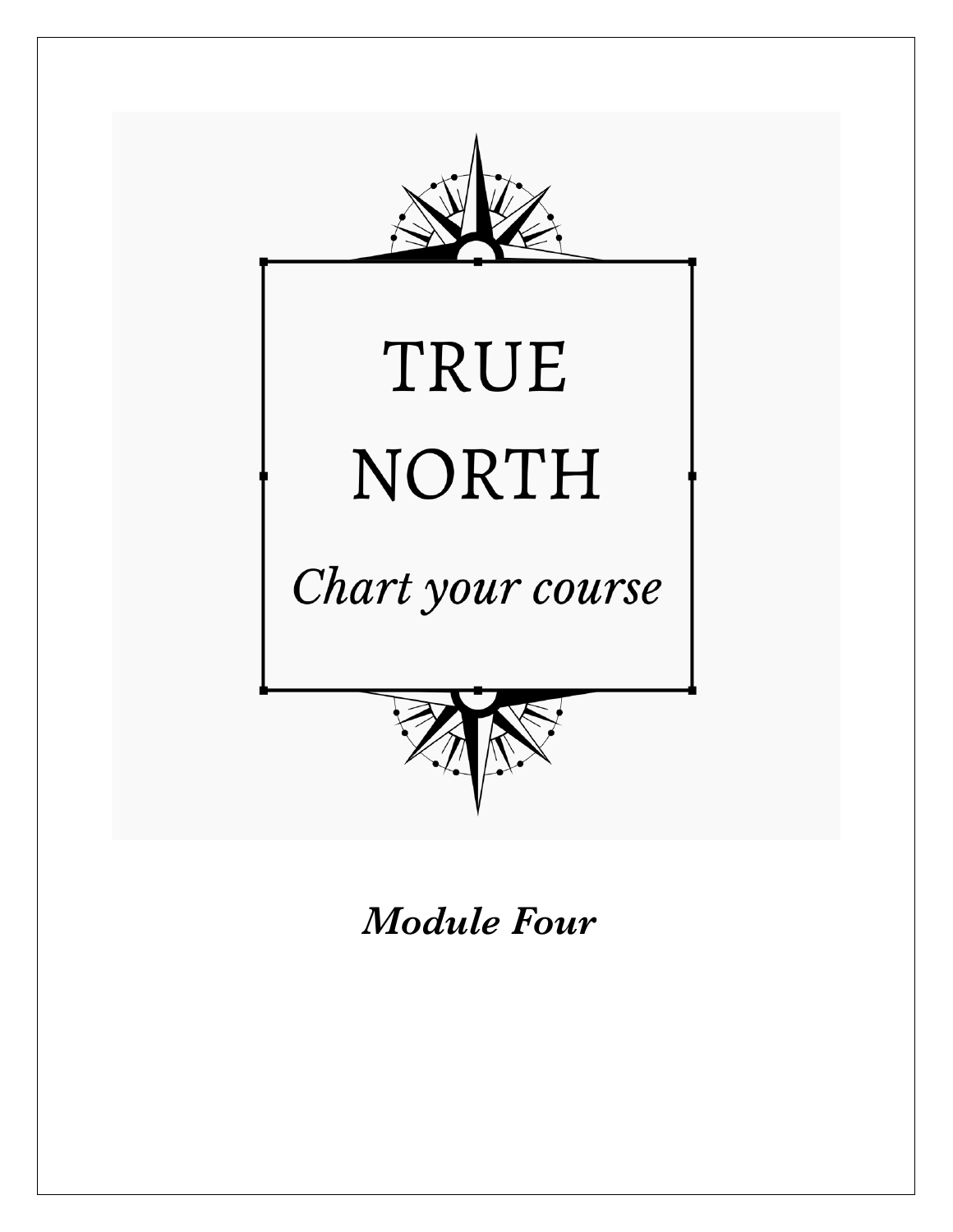

#### *Module 4: Wanderlust, Desires, and Dreams*

Learning Points:

- How to practically realize a non-specific desire for greatness
- The desires of the world's wisest man
- Integrate our desires with God's desires
- Banish common fears and fallacies
- Clarify desires to find the deepest ones
- The greatest regrets of the dying…and what we can learn from them
- St. Ignatius's instantly effective tool for finding your next step



Learning Points:

- The desires of the world's wisest man
- My desires vs. God's desires: which is which?
- The mindset shift that'll allow you to be content right now

Welcome to Module four! Can you believe we're here already? So far in this course you've done a ton of background work. In module one you learned how the eternal is greater than the temporal, prioritizing, and what's in your control and what's not. Then in Module two you focused on how we see God and surrendering to him. In Module three you examined your relationship with yourself and how to heal untrue paradigms.

And now let's move on to one of my favorite parts: Wanderlust, desires, and dreams. When people ask me questions about discernment, there's often a stress and a struggle there that isn't necessary. I know you can way overthink decisions or stress out about them, and I'm looking forward to identifying and banishing those fears. The long and short of it is that God's will is not a trigonometry problem! If you're confused trying to figure out God's desires, your desires, and the interplay between them, you are in the exact right place in this module.

## *Avoiding Extremes*

The first thing to do is to avoid extremes. That's easier said than done. On the one hand, American culture teaches you that everything is about getting what you want. Go for your dreams at all costs, quit when your marriage doesn't feel fulfilling, etc. There's an expectation that you should feel happy at every moment and even that you deserve to feel that way. Taking that to the extreme means that you end up navel-gazing, pleasure-seeking, and leaving the people who rely on you. The number one priority is you.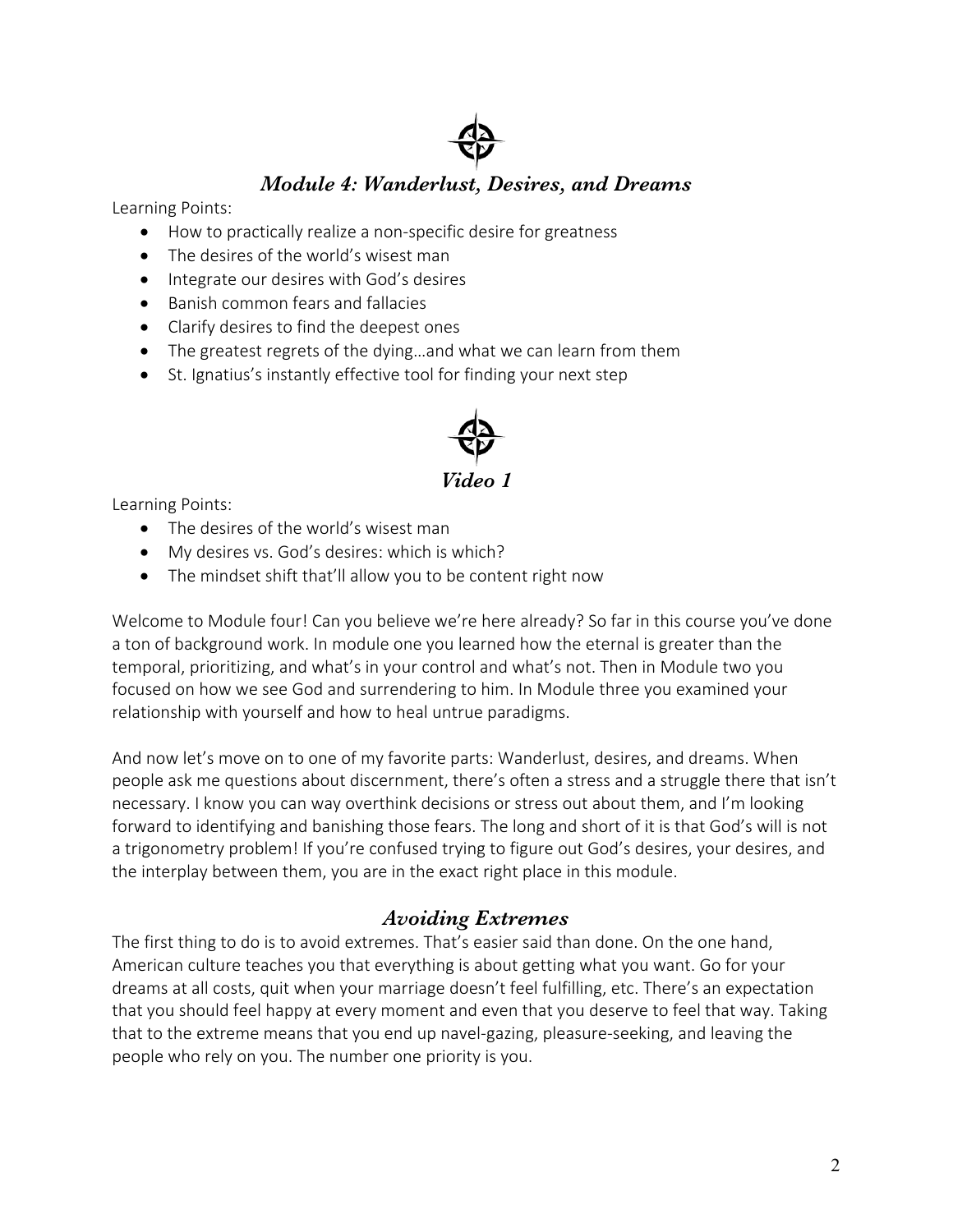On the other end of the spectrum, I've seen people wrongfully begin to believe that God's will is for you to be miserable. You should be a martyr and deny everything you want if you want to get into Heaven. If you want to be holy, choose misery! In reality, nothing could be farther from the truth.

Virtue is the mean between two extremes, and the right answer about your desires is somewhere in the middle. You should choose the path you like the best, provided that it's morally good. If you marry someone you don't like spending time with, that's a huge mistake. I've said this earlier in the course, but God's will is not for you to wake up hating your life every day. And as I said before as well, suffering will find you in any path you commit to. There will be plenty of opportunities to offer up your sufferings even when you choose the path you most want.

Ultimately, if you don't feel happy every moment it doesn't mean you're missing the boat. The takeaway principle is that you should choose the path you like the best and not feel guilty or selfish. Once you've made the commitment, God's will is for you to follow through and stick with it when there's suffering. And he will give you the grace to do that.

#### *The Desires of the World's Wisest Man*

You may be thinking, "Okay, I'll avoid going to extremes about what I want, but how can I even know what I want?" Great question. I have some inspiration for you from the desire of the wisest man in the world.

Let's take it back a couple thousand years. In 1 Kings chapter 3, King Solomon had just inherited the throne of Israel from his father David. He had big shoes to fill. King David's reign was legendary. David also left a complex, competitive family in his wake that made the most sensational reality TV show cast look tame and agreeable. Solomon knew there would be many difficult decisions ahead in governing his family and his kingdom. In that time of novelty for Solomon, had a dream where God offered him anything he wanted. Here's the text:

Solomon said, *"Now, LORD my God, you have made your servant king in place of my father David. But I am only a little child and do not know how to carry out my duties.* (Side note: didn't he hit the nail on the head there? I've rarely ever felt qualified to make a life choice in front of me. I do feel like a child who needs guidance!) *Your servant is here among the people you have chosen, a great people, too numerous to count or number. So, give your servant a discerning heart to govern your people and to distinguish between right and wrong. For who is able to govern this great people of yours?"*

Then the Lord replied, *"The Lord was pleased that Solomon had asked for this. So God said to him, "Since you have asked for this and not for long life or wealth for yourself, nor have asked for the death of your enemies but for discernment in administering justice, I will do what you have asked. I will give you a wise and discerning heart, so that there will never have been anyone like you, nor will there ever be. Moreover, I will give you what you have not asked for—both wealth and honor—so that in your lifetime you will have no equal among kings. And if you walk in*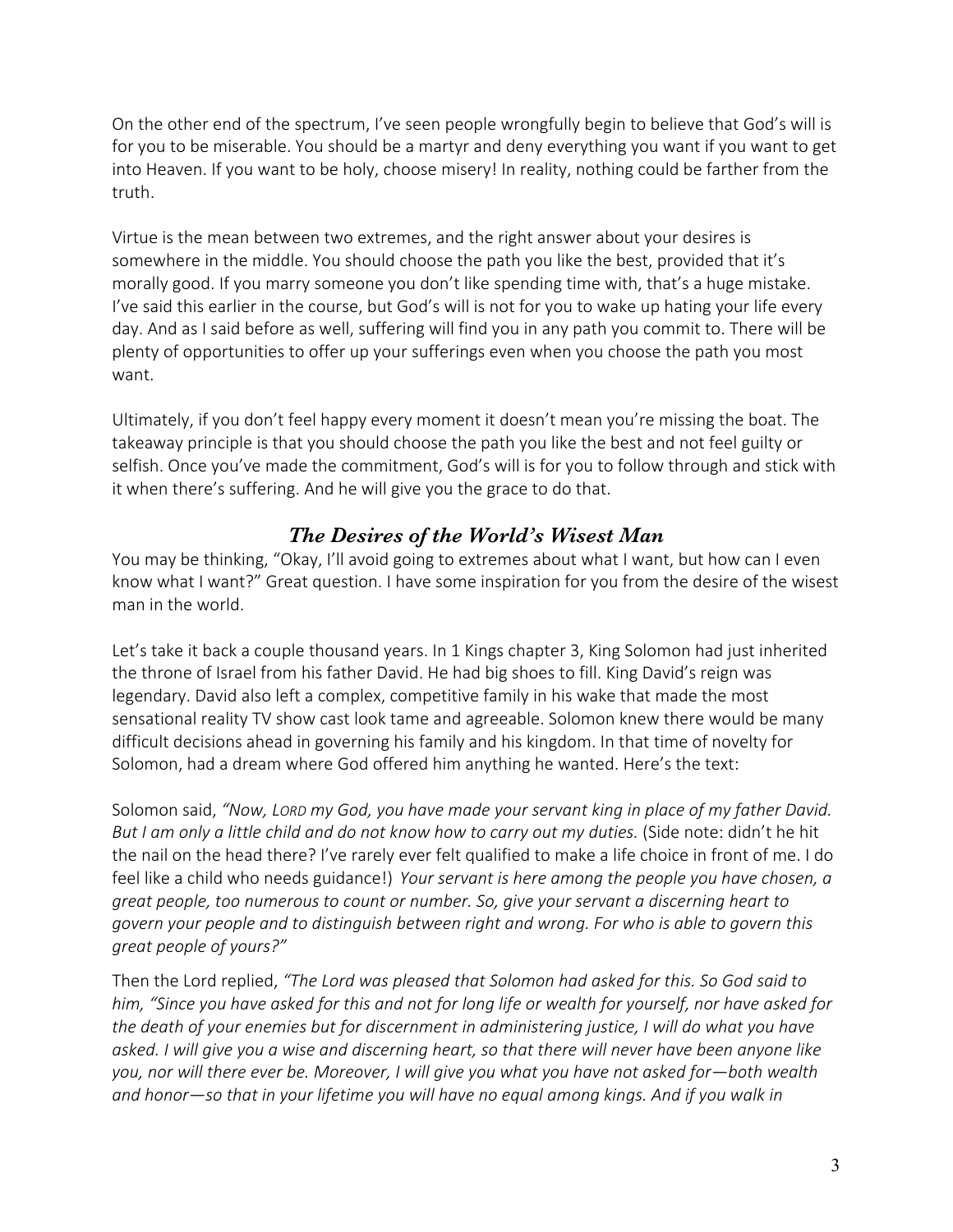#### *obedience to me and keep my decrees and commands as David your father did, I will give you a long life."*

This is exactly in keeping with the Navigation Model from Module one. Solomon asked for wisdom, the Eternal quality that became part of his character forever. Solomon focused on WHO rather than WHAT. This is the exact model to imitate. Your goal isn't just right discernment; it's a discerning heart possessing wisdom. It's seeking the ability to see the big picture in truth and clarity as God does. His goal wasn't to deny his desires, but rather to order them properly and lean on God for understanding.

What's beautiful too is that in the following verses, God promised wealth and honor and a long life exactly because Solomon didn't make them his highest priority. This is echoed in Matthew 6:33: *"But seek first the kingdom [of God] and his righteousness, and all these things will be given you besides."* The more you pray for wisdom and desire it, the more your will is oriented toward God's will. And he does want a life of passion and joy for you! As we covered in Module two, right discernment begins with surrendering your desires and allowing God to re-orient your heart.

This brings us to the North Star Quote for today: Nothing and no one can make you truly happy except God. If you have God, you have everything already. My challenge for you is to pray for wisdom and to let the Creator of the universe be enough for you. After all, that's what Heaven isbeing face to face with him.

Today's worksheet will help you identify what you want. As I said, that's not selfish! This worksheet is one of my favorites in the whole course because you're going to imagine that there are no limiting circumstances whatsoever. Get in touch with your very deepest desires. Those "high as the sky" dreams that you barely dare to even acknowledge. Don't hold back! Dig deeper and don't judge those dreams- they were put there for a reason. And then in tomorrow's video you'll begin unpacking what to do with those dreams.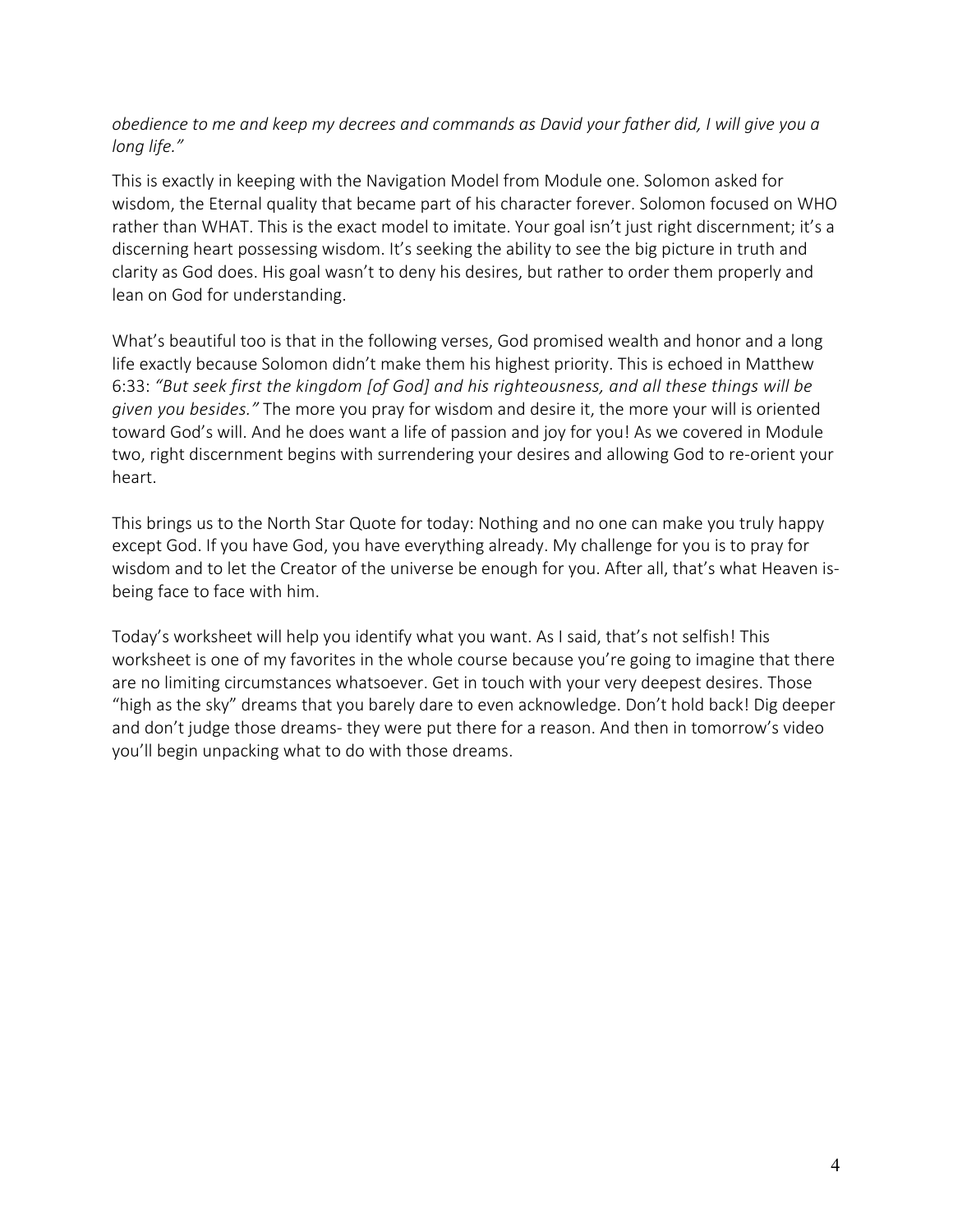

Learning points:

- Why the heart's desires are too little, not too much
- Identify temporary vs. lasting desires
- How to manifest an unspecified call to greatness
- "Don't deny: ally"

I have a question for you: Have you ever worried that you were too much? Have you ever worried that God is a little ashamed of your adventurous side, or that he doesn't like the version of you that's impulsive and fun, as much as he likes the quiet, demure self you are in church? Or does a part of you think that your dreams are too much- that if you were truly holy, you wouldn't want anything?

If so, let's make that fallacy walk the plank right now. Your heart could never be too much for God. Think about how Jesus's heart is depicted in art: it's literally on fire, burning! Jesus has the hungriest, most ambitious heart in the world. He's hungry and zealous for the love and salvation of every person ever created. Think about the prayer to the Holy Spirit that says, "come Holy Spirit, fill the hearts of thy faithful and enkindle in them the fire of thy love."

My boy C.S. Lewis wrote something so good and true that it's the North Star Quote today: *"It would seem that Our Lord finds our desires not too strong, but too weak. We are half-hearted creatures, fooling about with drink and sex and ambition when infinite joy is offered us, like an ignorant child who wants to go on making mud pies in a slum because he cannot imagine what is meant by the offer of a holiday at the sea. We are far too easily pleased."* ― C.S. Lewis, The Weight of Glory, and Other Addresses

Mary and Jesus are meek and humble of heart, but that doesn't mean emptied of desire. Emptying yourself of desires is nowhere in the Catholic faith. Your hungry heart is good. God doesn't want to kill your ambition; he wants that ambition to grow and be channeled for the glory of his Kingdom. Writing your desires on paper in yesterday's worksheet is an excellent way to begin understanding to what they point.

## *Sorting Through Layers*

I'm an expert on one subject- myself- so here's a little of my experience of learning to direct my heart's desires to the deepest desires. As long as I can remember I've always, always believed that I was supposed to do something great with my life. I've always had a hungry heart that longed for deep connection and for meaningful work. I love having a mission and being a part of something bigger than myself.

Between ages fifteen and twenty-four I thought I was destined to be a Broadway actress. To "have my name in lights," as they say. To me, that was the greatest way I could think of to spend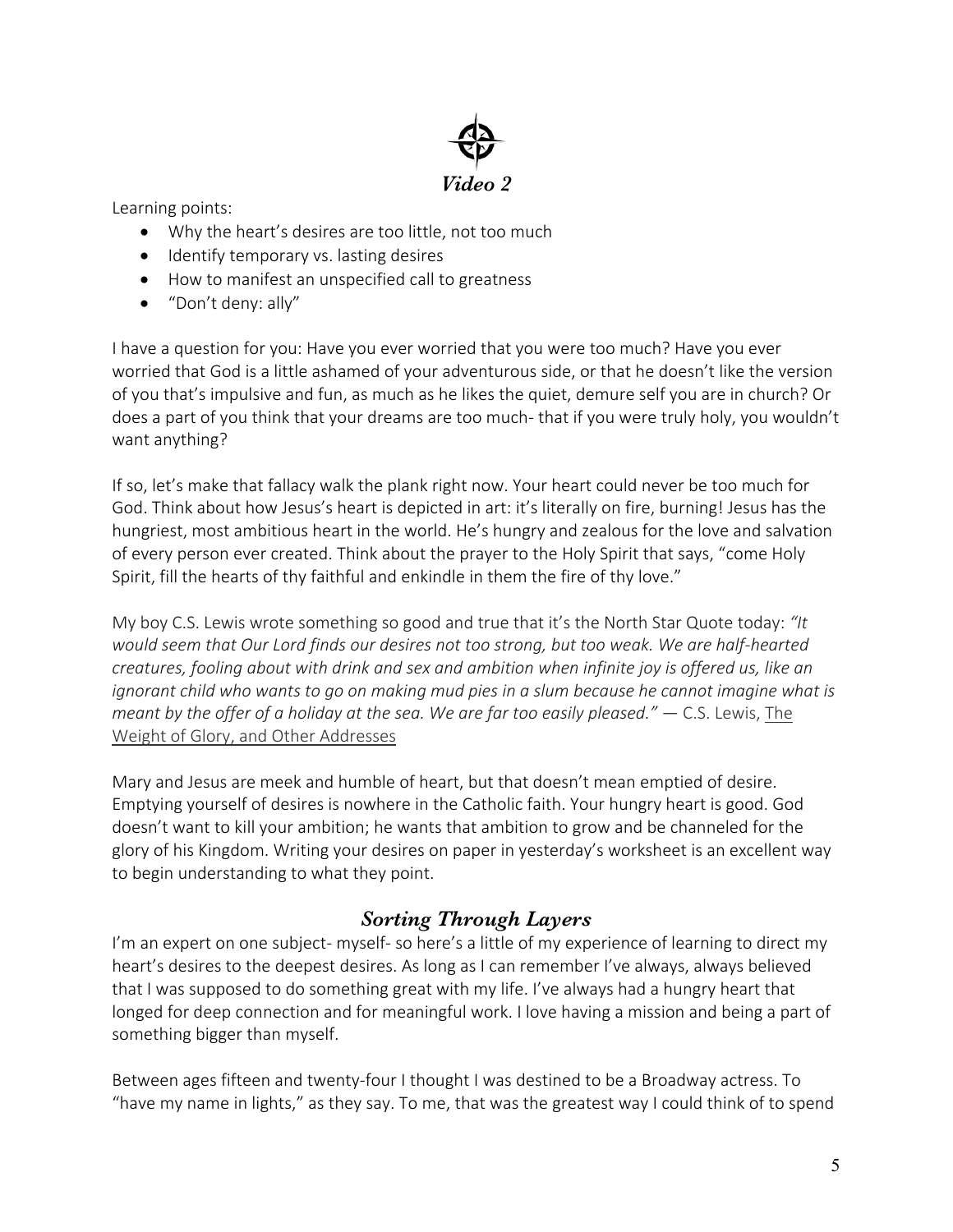my life. I was so happy when I went to the theater- it expanded my imagination, it inspired me, and it lifted me up. I remember seeing the musical *Company* on Broadway and being set on fire by the depth and beauty of the song "Being Alive." I wanted to make people happy, I wanted to inspire them, I wanted them to come to a show I was performing in and leave hopeful and inspired.

My ambition wasn't particularly holy. It was just the way I thought I was meant to contribute to the world at that point. You couldn't have told me anything to dissuade me from my desire at that point. I latched on to what I believed was the mission for my life and I went all out.

It was difficult and disappointing to discover at age twenty-four, after achieving success performing in two Broadway National Tours, that Broadway wasn't enough. Sure, I made people happy at each show, but what real change was I effecting in the world? Playing a dancing place setting and the Mayoress of Munchkinland weren't enough. It makes a great story, right? But my hungry heart was still hungry.

When I realized I had to change direction I was worried about wasting time. I'd devoted nine years of my life to my Broadway career. Was it all a waste? I was thinking in temporal terms, not eternal. Beneath my desire to be a Broadway star was a deeper layer of desire. At first it was extremely disorienting to discover that what I thought was the deepest layer, wasn't.

My deepest desires were for connection, for greatness, for making other people's lives better, for fulfilling a noble mission, and for empowering others. All of those desires remained, but how they would be lived would take a different form than I originally thought.

For what felt like eternity I had to hang in that middle place of uncertainty. I explored joining religious life before discovering my vocation as a wife and mother. Being a middle class American housewife sounded boring in my early twenties, but now I've lived enough to know that it's a far more exciting and fulfilling adventure than performing on stages. And my stage training isn't wasted; I find much greater fulfillment using them as a speaking minister. I don't have that question "is this all there is?" any more.

I'm not a finished product and I never will be. There are many seasons of life I've passed through, and some are easier than others. But those underlying, deep desires never change. And pursuing the deepest layer of desire rather than comfort will lead you to the most authentic life possible this side of Heaven.

## *Finding Your Call to Greatness*

So, how to begin directing your hungry heart toward its call to greatness? The principles are not very different than what we've been doing in previous modules. I've divided them into four simple steps:

1. First, own your desires and don't judge them. Let them be what they are for now. That's what you did yesterday in your worksheet.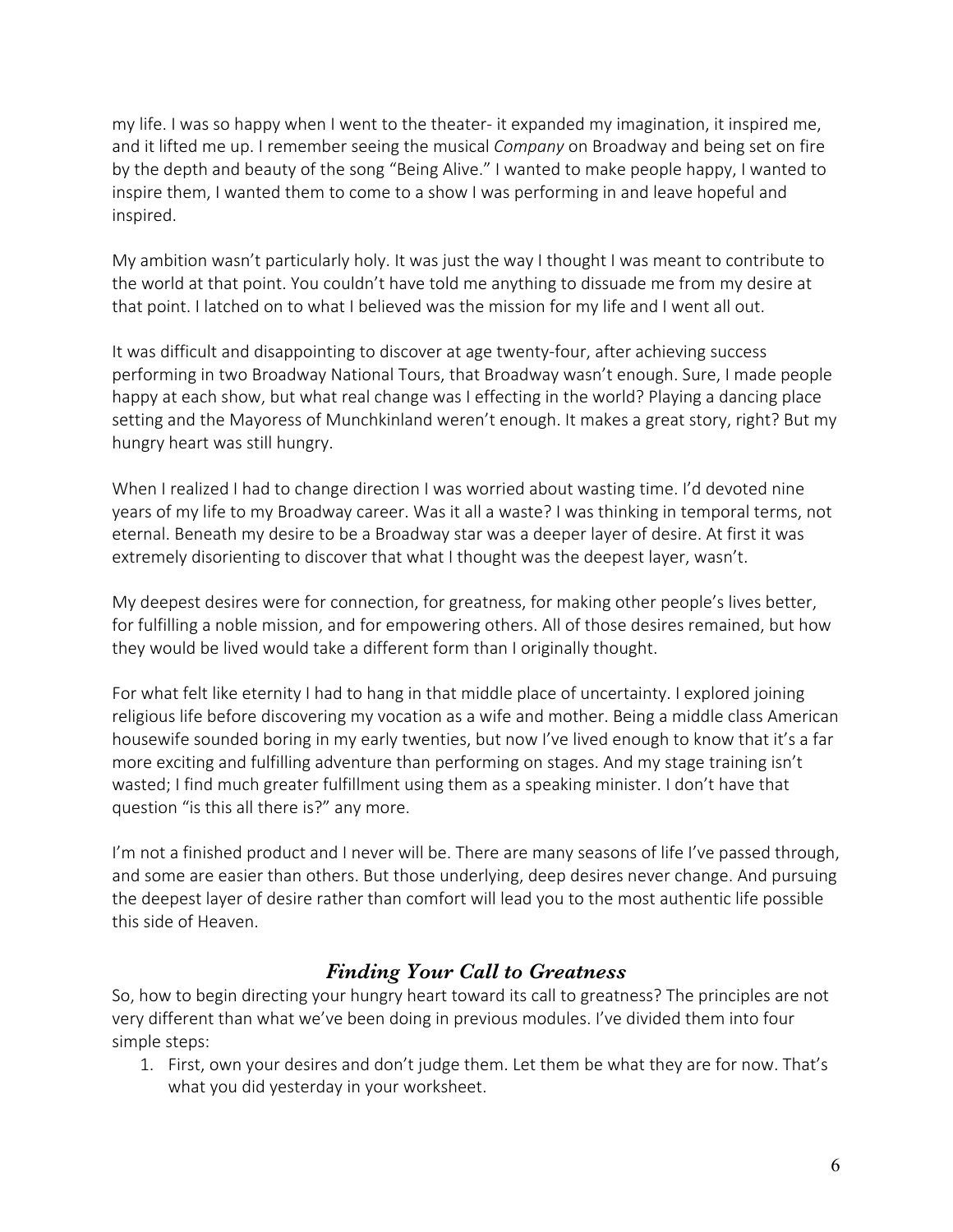- 2. Second, pray the Prayer of Surrender and give your desires to God. Here's a little rhyme to help you remember what to do: Don't Deny: Ally. What that means is own your desires and tell God, like King Solomon did, that you want to align your will with his. Make God your ally in making decisions. It is such a precious gift to the Lord when we offer the deep desires of our hearts to him. God will channel your ambition and desire for something great in his plan.
- *3.* Ask yourself how you can use your desires and talents a gift to others. Pope Francis wrote beautifully in Christus Vivit: (286) *"These questions should be centered less on ourselves and our own inclinations, but on others, so that our discernment leads us to see our life in relation to their lives. That is why I would remind you of the most important question of all. "So often in life, we waste time asking ourselves: 'Who am I?' You can keep asking, 'Who am I?' for the rest of your lives. But the real question is: 'For whom am I?'" Of course, you are for God. But he has decided that you should also be for others, and he has given you many qualities, inclinations, gifts and charisms that are not for you, but to share with those around you."*
- 4. Fourth, there's no need to freeze. Go ahead and live out your desires in the most authentic way you know how to right now. When I was pursuing theater, I wasn't doing anything wrong objectively. I was pursuing what I loved best, in the best way I knew. When you're seeking your deeper desires and you're simultaneously surrendering them to God, he'll show you if and when to pivot. For me, a simple and totally honest prayer is sometimes best. I'll say, "Lord, you gave me this passionate heart that desires greatness. What shall I do with it?"

And that's it for today. In today's worksheet you'll brainstorm how to direct your deepest desires to make a gift of yourself. This will be a good one. Enjoy, and see you back in the next video!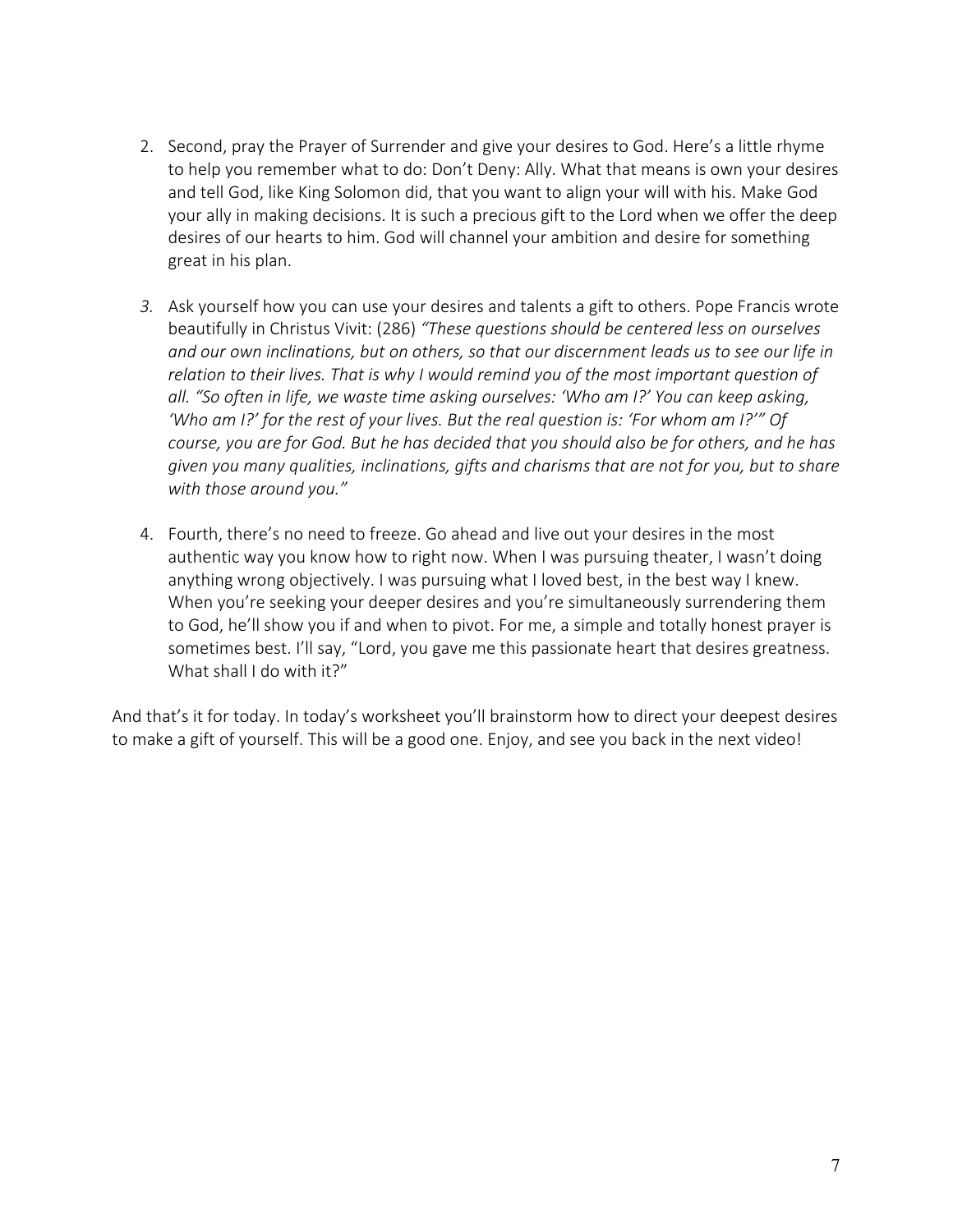

Learning Points:

- Find your WHY
- Identify common but insufficient motivations for living your purpose
- St. Ignatius's one-minute "gut reaction" rule for finding deepest desires

#### *Insufficient Motivations*

Welcome back! The topic of the day is motivations. This is a big one, so let's dive in. Right off the bat let's set the bar for motivations high, where it should be. Love of God is the highest motivation for doing anything. If you're going to live out your call to be in heaven, no other motivation other than love of God will cut it in the long run.

St. Thomas Aquinas explains desire and motivation beautifully. He talks about how we each have an infinite desire. We have desires of means and desires of ends. Desires of means are finite because only so much of them is needed to achieve an end or goal. Desire for ends can be infinite however, because they could always be better. Any desire could be either type. I could have a finite desire for money if it is ordered toward the final end of meeting my temporal needs. Or, my goal could just be to amass as much wealth as possible, and then the desire for money would be infinite. I could desire health as a means to being able to serve God, or I could desire health as an end unto itself, and then it could be infinite. Anything other than God that we place as our end will not fulfill us. As St. Augustine says, *"Our hearts are restless until they rest in You, O Lord."* This is because *only* God is actually infinite.

Think back to module one about the goal you set and the answer you're seeking.

Some potential other motivations for what you do are:

• *False necessity:* A feeling that you have to do this or that thing. In reality, there are actually very few things that you have to do. You have to pump blood and breathe, but you don't have to go to work. You don't even have to eat, up to a certain point. You don't have to take care of your kids or your house. No one is forcing you. The natural consequences if you don't do your duties are highly undesirable, but you still do get to choose.

When you stop saying "I have to do this or that thing," and instead say "I get to do this or that thing, and I'm going to do it for love of God," you have the power to transform your ordinary duties into beautiful acts for love of your deepest why. False necessity is often a cover-up for this motivation:

• *Pleasing someone else.* All my fellow people-pleasers, where you at?? If you know you have this tendency, ask yourself this revealing question: Who will be pleased by my doing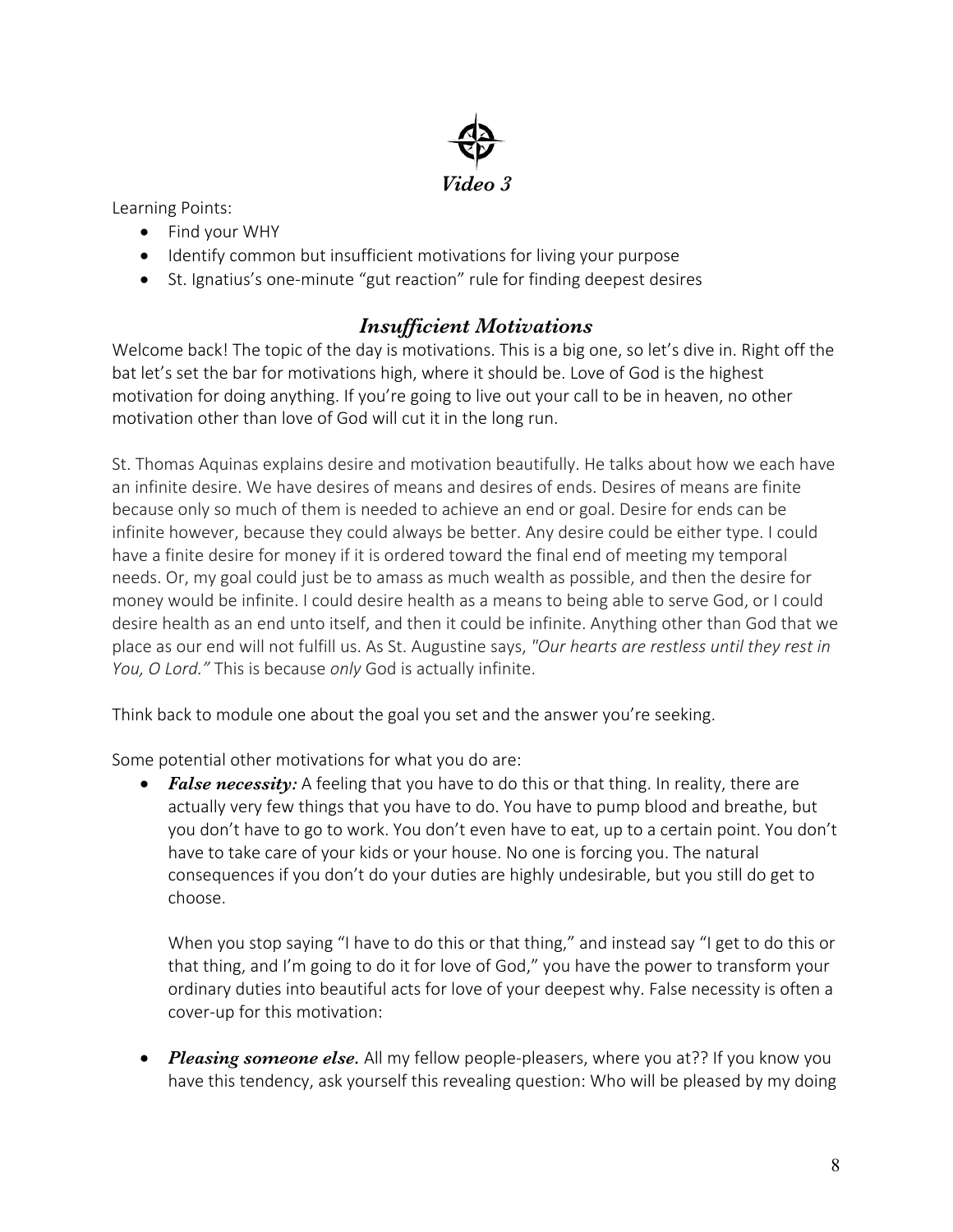this or that thing? My parents? My friends? An idea I hold in my mind of the person I'm "supposed" to be? Or me- the real me?

You've only got one shot at life- this is it. Living up to someone else's idea of what you're supposed to do won't ultimately be a deep enough motivation.

Of course there are many times where I choose to do things I don't want to do, for the sake of my husband or family or someone else I love. Love requires sacrifice for others and that's a choice you make. However, there's a difference between being a peoplepleaser and choosing to do things for the sake of love, and it's this: Choosing to sacrifice for another person means that you're living your own life and taking responsibility for that choice. It's proactive. Making your choices to please someone else leads to resentment because you're not living your own life. You're living reactively, essentially abdicating your rights and choosing to let someone else's will dominate yours.

- *Safety*. While the security of marriage and family life are wonderful, it would be wrong to get married just for the sake of safety and stability. Any perceived safety or comfort in this world is ultimately an illusion. In my life, marriage requires John and me to lay our lives down for one another. As we discussed in module three, marriage and motherhood don't fulfill me, nor are they meant to. They're meant to be my gift to others, not the other way around.
- *Escape*. Becoming a nun or a monk could be motivated by a desire to run away from the world. Getting married could be motivated by a desire to escape from loneliness. Both are reactive rather than proactive choices. You don't want to make your choices as a reaction to something.
- *Comfort.* Being comfortable is a natural desire. But staying in your comfort zone will stunt your growth in the long run.

This is a great moment to do an honest heart check and ask yourself, "Do I notice those motivations at work in my current habits and choices?" Pause this video to reflect, and write down on today's worksheet if you do.

## *Find Your WHY*

Think for a moment about the last question you answered on yesterday's worksheet. That question is, what do you want your greatest contribution to humanity to be? What are you willing to sacrifice for it? Go back and look at what you wrote. Hopefully this gives you a window into your current motivations and a starting place for reflection.

I draw great comfort from Jeremiah 29:13 reads, "*You will seek me and find me when you seek me with all your heart."* When you pursue the Lord with all your heart, he has promised to make himself known to you and become your deepest motivation.

When I was discerning religious life and I came across a quote by Pedro Arrupe called "Fall in Love." I love it so much that it's today's North Star quote: *"Nothing is more practical than finding God, than falling in love in a quite absolute, final way. What you are in love with, what seizes your*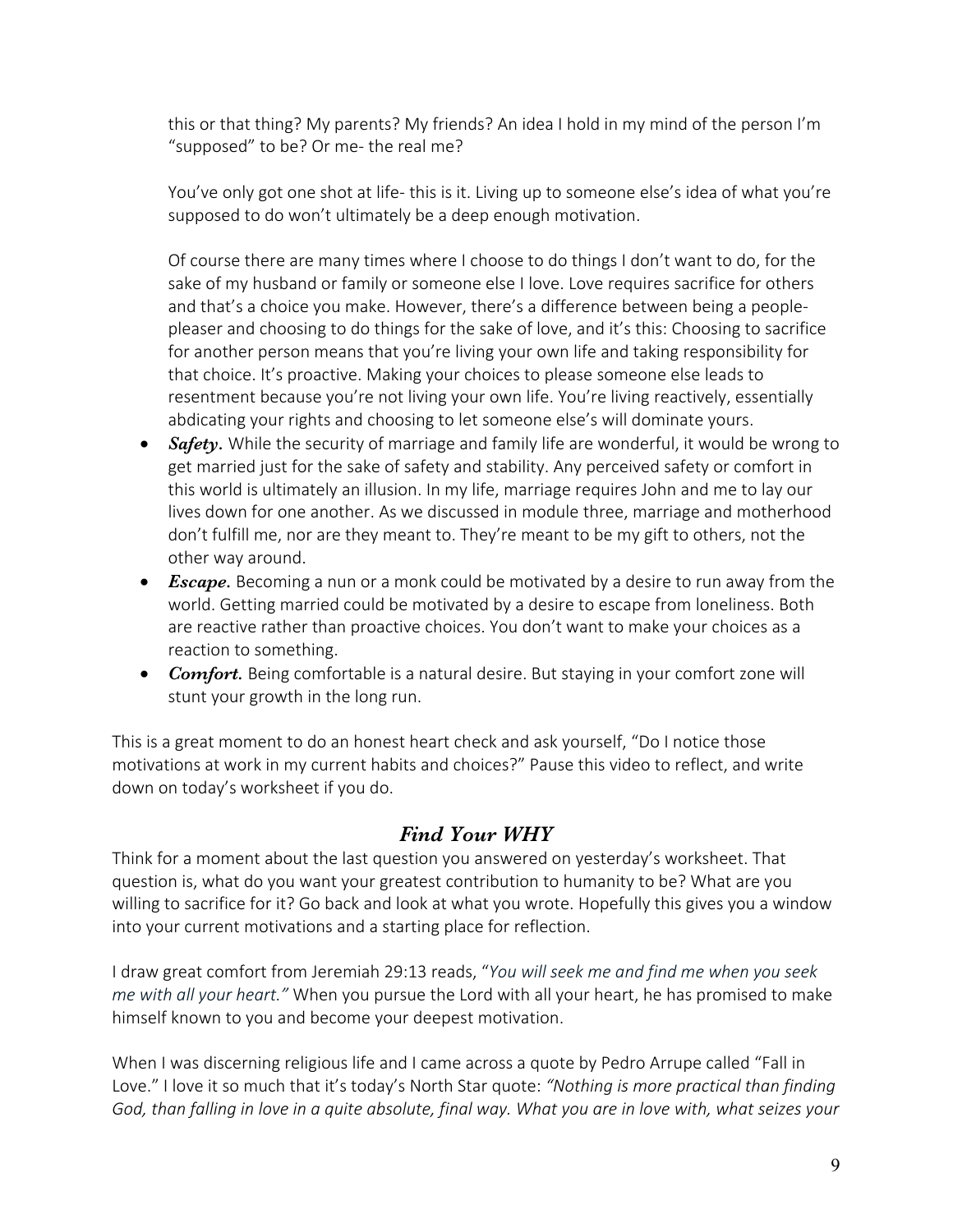*imagination, will affect everything. It will decide what will get you out of bed in the morning, what you do with your evenings, how you spend your weekends, what you read, whom you know, what breaks your heart, and what amazes you with joy and gratitude. Fall in love, stay in love, and it will decide everything."*

Let your hungry heart be moved by God, and he will become your WHY.

#### *Consolation and Desolation*

Let's bring all this into a very practical realm. I have a quick and effective tool from St. Ignatius of Loyola for you called Consolation and Desolation. You can use it right now to help discern where God is moving in your soul. What I love about this is that you don't have to memorize the Summa Theologica to understand it; rather, you just tune into your gut instinct. Listen to the descriptions St. Ignatius wrote here:

*SPIRITUAL CONSOLATION. "Some interior movement in the soul is caused, through which the soul comes to be inflamed with love of its Creator and Lord; and when it can in consequence love no created thing on the face of the earth in itself, but in the Creator of them all. Likewise, when it sheds tears that move to love of its Lord, whether out of sorrow for one's sins, or for the Passion of Christ our Lord, or because of other things directly connected with His service and praise. Finally, I call consolation every increase of hope, faith and charity, and all interior joy which calls and attracts to heavenly things and to the salvation of one's soul, quieting it and giving it peace in its Creator and Lord."*

Reflect on where you experience consolation into your life. Where do you experience joy, a sense of being lifted upward, challenge, invitation, being part of something greater than yourself, a deep peace? The opposite is desolation:

*SPIRITUAL DESOLATION.* St. Ignatius describes desolation as, *"All the…darkness of soul, disturbance in it, movement to things low and earthly, the unquiet of different agitations and temptations, moving to want of confidence, without hope, without love, when one finds oneself all lazy, tepid, sad, and as if separated from his Creator and Lord."* It is the exact opposite of consolation.

Look at this description and reflect. Where do you feel a deep sense of disquiet, or separation from yourself, of shrinking, of turning inward, of being crushed, or of sadness?

As an example, you could apply consolation and desolation to discerning whether a relationship is heading toward marriage. Imagine yourself in ten years with that person. When you do, what's your immediate gut feeling? Joy, excitement, challenge, and peace? Or is it the opposite? You may want to pause and write down whatever comes to mind for your decision.

If I could go back and give myself life advice a decade ago, I would tell myself that my gut instinct is almost always right. Basically, quit overthinking. It sounds too simple in a way, right? Shouldn't everything you decide be rational? Yes, but your intuition is sometimes more rational than your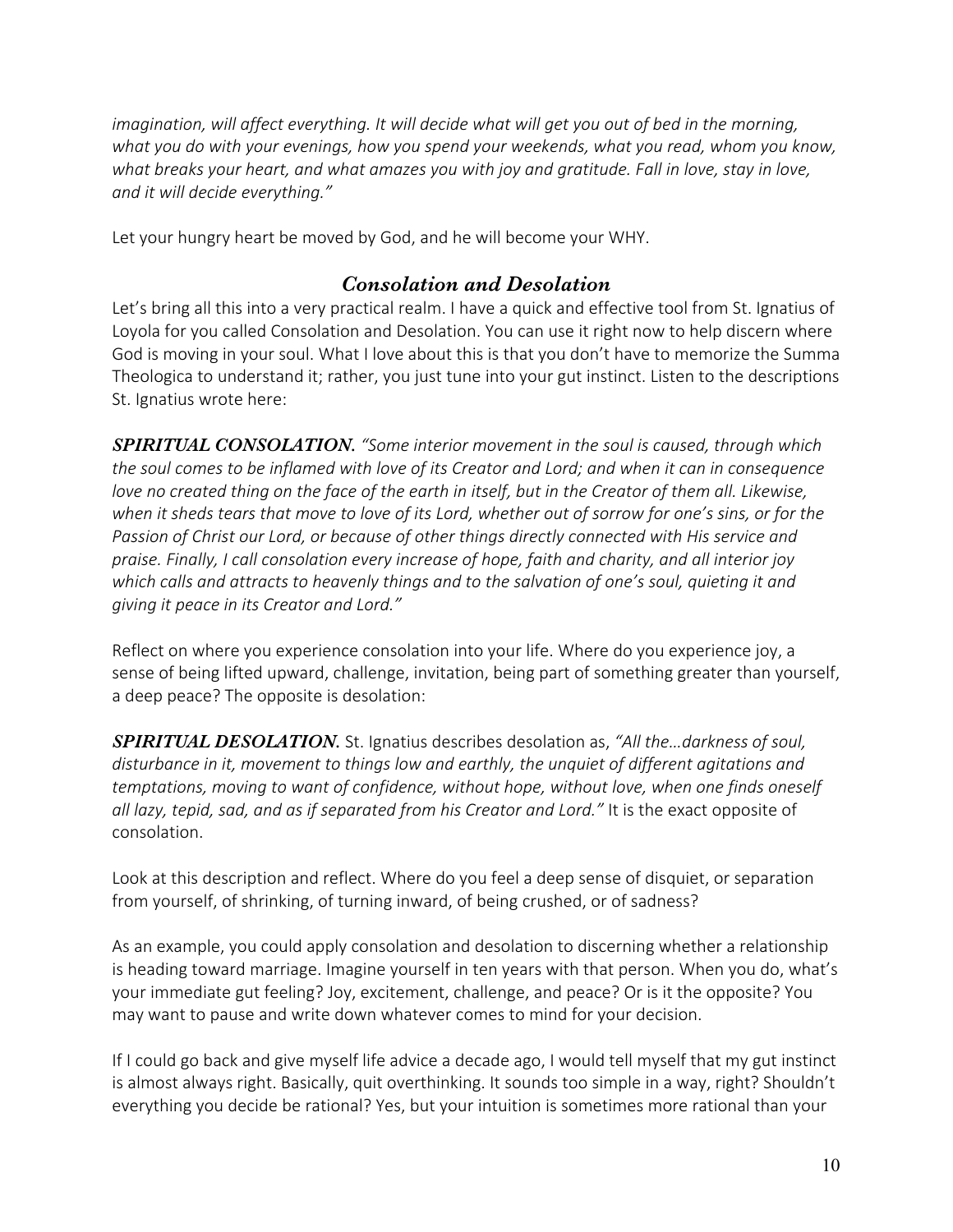brain. It's easy to underestimate that part of yourself. But God put that part of you there for a reason. An opportunity that looks great on paper may still be an imprudent choice.

Any time I've made a decision from my gut instinct, I've never regretted it. It's a deeper part of me that knows what the right thing is. When I decided I wanted to marry my husband, I decided from a place of consolation. It just "felt right." I felt a sense of challenge, growth, joy and excitement with him that went beyond words. I was excited about the idea of being with him in ten, twenty, or thirty years, and raising a family together. In the opposite realm, before I met my husband, I dated men who it would have been imprudent of me to marry. My intuition, that small voice, told me that they weren't mature enough, had serious unresolved issues, or had self-destructive habits. And the number of times I rationalized their faults away, telling myself that I could live with those glaring issues- *oh girl!* Those relationships were never going to work.

As you take this tool of consolation and desolation into your decision-making, it's important to note that there is a natural rise and fall of phases of consolation and desolation in the spiritual life. Sometimes it's easy to feel connected to God for weeks at a time, easy to keep to healthy habits, and easy to offer God everything. But desolation will come too for all of us. It may also last days, or weeks. When in desolation you feel the weight of life, you feel dryness in prayer or maybe you feel like you're slogging uphill getting nowhere. IT'S NORMAL to go through those phases.

One of St. Ignatius's rules for applying consolation and desolation is: Don't make a change in times of desolation. Making a decision when your soul is in a sad or desperate state likely won't lead to the best decision. Don't give up your prayer life. Persist, and in fact St. Ignatius says to double down on prayer! Consolation will come back eventually. Hunker down and do what you know is right. Hold off on making any big decisions in those times.

Today's worksheet will make all this good stuff actionable and practical for your decision. Hop to it and I'll see you again soon.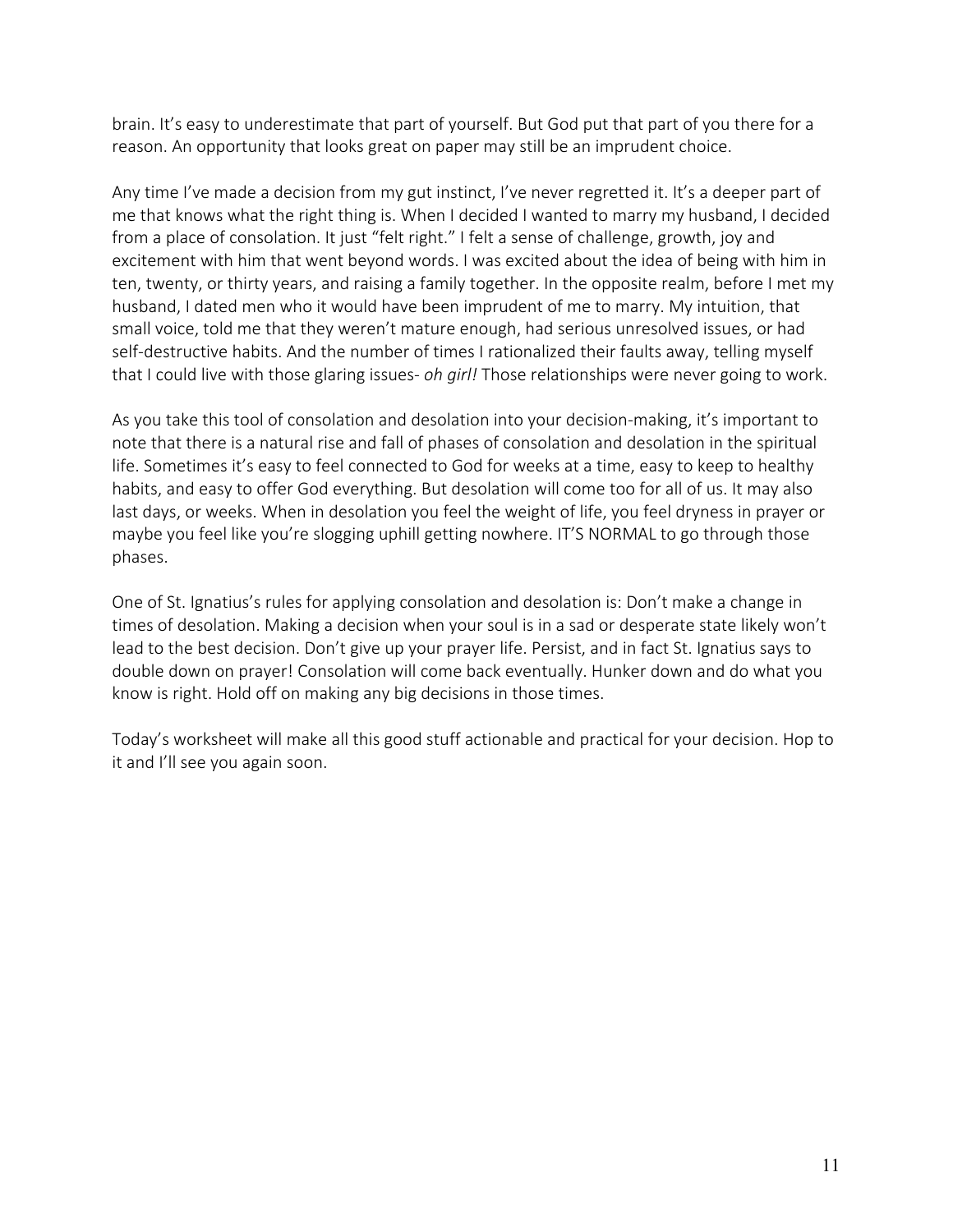

Learning Points:

- Three common fallacies: the arrival fallacy, the time-wasting fallacy, and the originality fallacy
- Overcome fear of suffering
- How to avoid the most common deathbed regrets

Hello there! Today's video is about living an authentic life. We all want that, right? In case you haven't noticed, much of what I've been doing here in True North is addressing many untrue mentalities and beliefs surrounding discernment. You have to clear out the weeds before you plant seeds. Let's start by clearing making a few untrue beliefs walk the plank.

## *The Arrival Fallacy*

I remember being in high school lying in bed at night, wanting to be in college. I couldn't wait to gain more independence from my parents, to go to a big city out of my hometown, and to pursue my passion of Musical Theater. I was sure I'd be happy then. And then I got to college. I used to lie in bed at night wishing I could have a Broadway career in New York. I wished with all my heart that I could just be done with school and get to where I could finally be happy, which was New York.

Then I got to New York, and I discovered it wasn't going to be easy. There were thousands of people at every audition. But I was determined, and I dug in. After I booked two Broadway tours, I still hadn't arrived. I remember wondering "Is this all there is? Why am I not happy?" I had been thinking all along that when I got to the next milestone, I would feel like I'd arrived. But I never, ever have. The truth is, none of us ever will. There's always another milestone to hit.

When I wanted so badly to find my vocation, I thought, "Once I find my vocation I'll be happy." But that was the beginning of another journey! I invite you instead to embrace the lifelong adventure and sign on for the reality that the road goes ever on and on. Don't put your happiness in a future event. Real life isn't elsewhere. It's right here where you're living it, no matter how much you may wish those circumstances to change. C.S. Lewis wrote, *"Never, in peace or war, commit your virtue or your happiness to the future."*

# *The Time-Wasting Fallacy*

Another fallacy that's easy to fall into is the worry that time will be "wasted" if you change direction. When I knew that theater life wasn't for me any more, I was so scared to go in a new direction because I'd spent nine years of my life investing in my theater career. If I stopped, I'd be a failure and all that time would be for nothing. I want to tell you, right here and now, that it's completely okay to change direction! No one who's worth their salt will think less of you for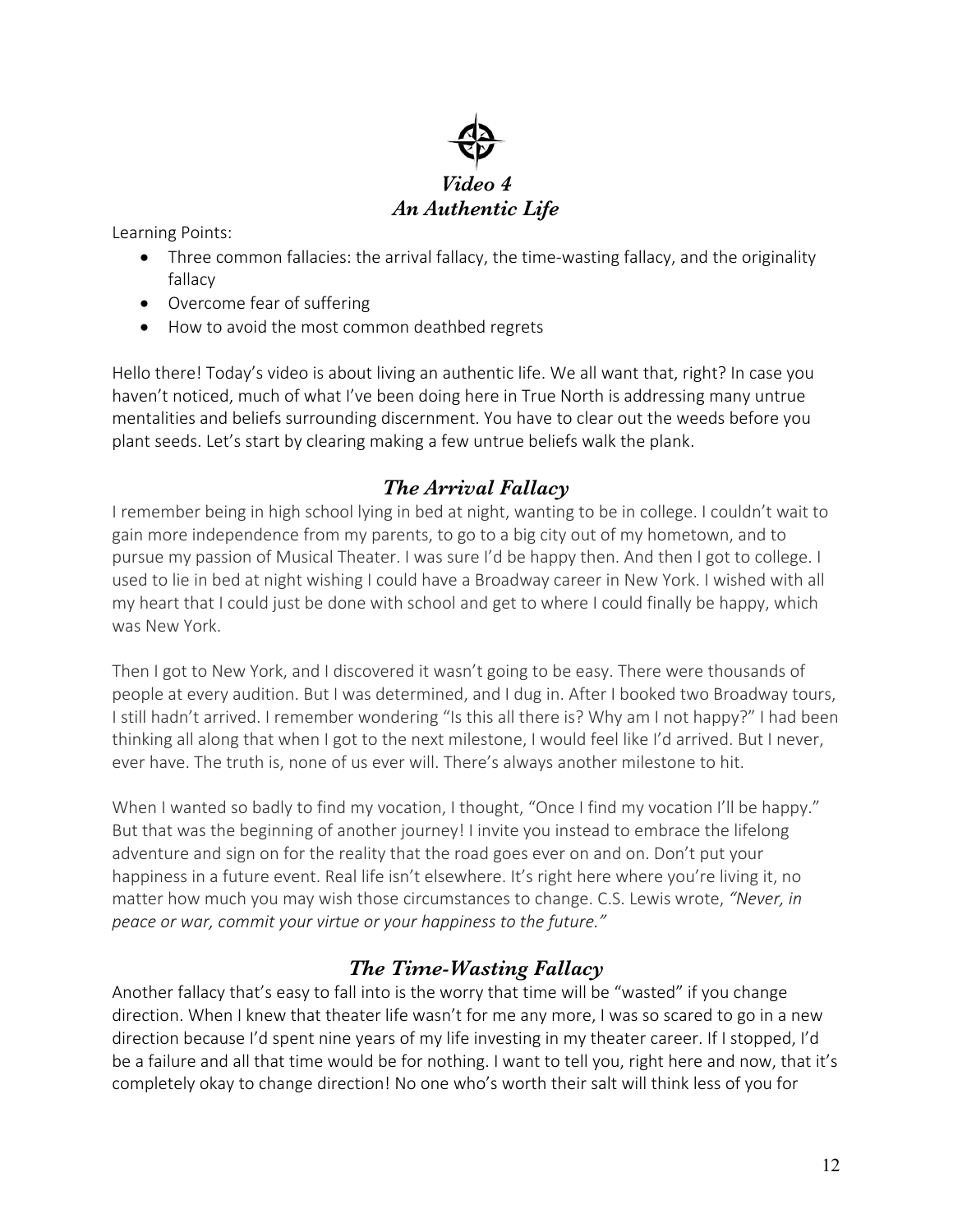doing it. Again, embrace the adventure and trust that God will use those talents, passions and skills you've invested in. If you think he can't use them, you don't know our God.

It's hard to enter into a season of uncertainty where you don't know "the plan." But remember our Navigation Model from Module one: Your identity is first and foremost a child of God. The eternal is greater than the temporal. Your primary and most important job isn't to have the perfect career trajectory; your most important job is to be the person God created you to be. And no job change can take away from that.

In my life, it's amazing to me how God has shown me that my time in theater wasn't wasted. I had to lay it aside in the early days of motherhood for a season, but really only for a short time. I've worked my theater talents into my life as a speaking minister now, and even doing little shows for my children to entertain them! I get to use my skills in a transformed way. God shows me constantly that he can use my passions, and even the waiting time too!

Today is never a waste even if you don't know your next step. This time, right now, has value. And that leads us to Today's North Star Quote: Don't keep going on a path you know is wrong, for the sake of looking to others like you know where you're going. Be unafraid to waste time for God.

# *The Originality Fallacy*

Anyone who sets out to try something new will experience self-doubt. They'll likely will feel like it's all been done before. It's so easy to write yourself off as unoriginal. You think, "There are tons of people out there doing what I want to do already and they have a huge following and are better at it…I might as well quit while I'm ahead."

Nothing could be farther from the truth. That's basically saying that God made a mistake when he created you, which you didn't. Learning begins with imitation. You should watch and learn from the people you admire. You should be bad at first. But that doesn't prove you're unoriginal; it just proves you're a beginner. As you improve, you should observe what works for other people and adapt it for yourself. You don't have to reinvent the wheel!

Creative entrepreneur Seth Godin says, *"When you ignore your calling, you are stealing from the world. You're stealing from the people who need to hear your message."* The angel Gabriel said, *"With God ALL THINGS are possible."* So quit discounting yourself. In fact, it's exactly like God to plant possibility where the world sees none. He used David, the youngest and smallest of his brothers, to kill Goliath. No one would have expected that.

Let it sink in for a moment that you are the one and only you there will ever be. No one has your DNA, fingerprints, looks, personality, talents, or mission. You have something unique to contribute, and that is going to be your most authentic life.

*Fear of Suffering*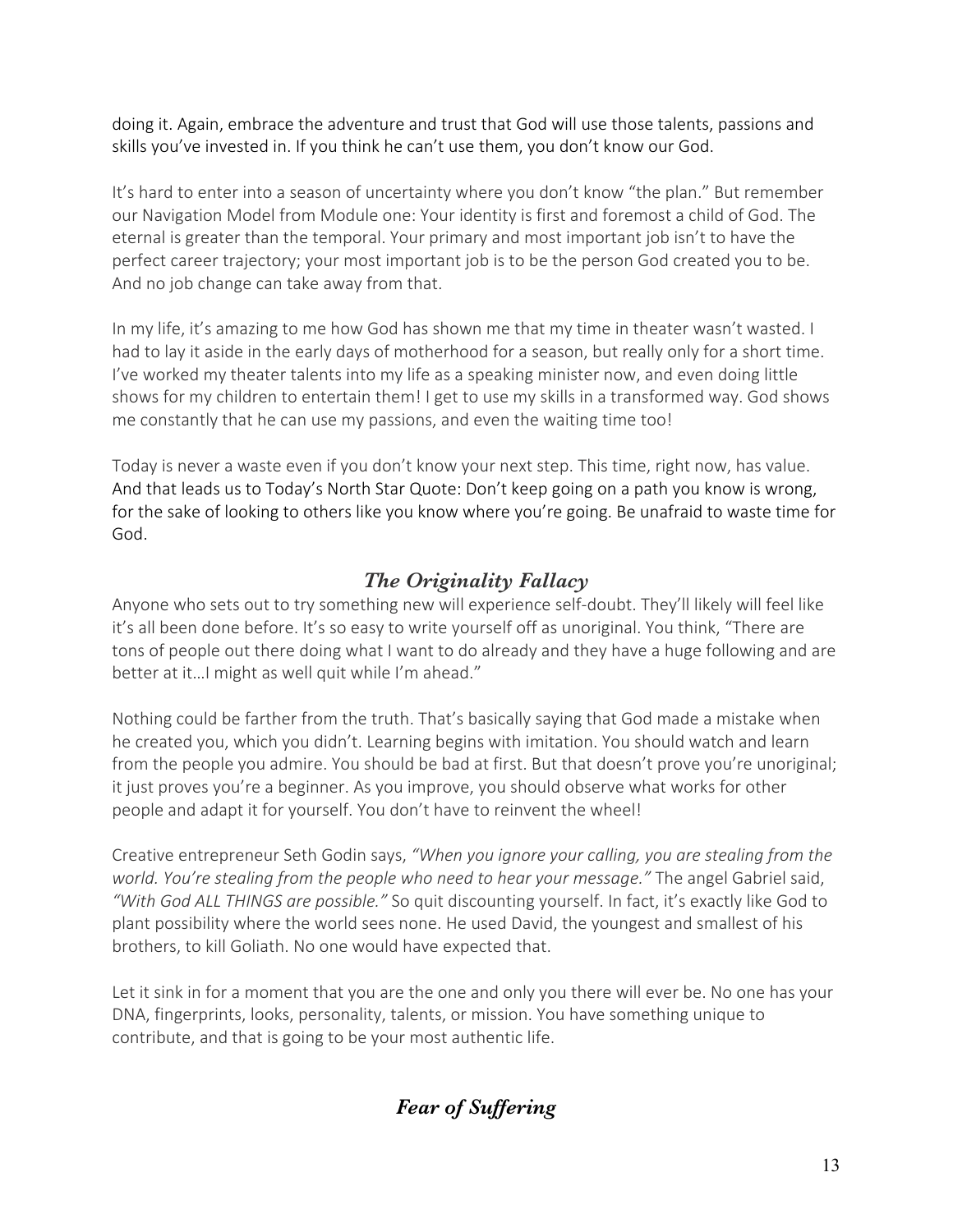The biggest thing that held me back from going all in on discovering God's will is fear of suffering. I've heard this from many, many other young people. What if I give God everything and he takes it away? After all, every time I go into a church, I see a huge depiction front and center of Jesus crucified!

Here are three reasons not to fear suffering:

- 1. First, because God wills your good. Hopefully you arrived at a deeper understanding of that in Module two.
- 2. Second, because suffering is a part of life. No matter how much you seek comfort and safety, it's going to happen to you.
- 3. Third, suffering becomes bearable and can even be a joy precisely when it's fueled by love. Here's a little illustration:

When we go out for dinner, my husband almost always lets me pick the place. He does that because he wants to see me happy more than he wants to have his preference of cuisine. So, any sacrifice of the type of food he'd like is more than made up for by seeing me pleased. He tells me it's not a sacrifice at all because he would genuinely rather see me happy. He wants that more than getting what he wants. And that is the mark of a good husband right there, but also it's the perfect lead-in to discussing authenticity.

This may sound extremely strange, but when Jesus was dying on the cross for us, in the most terrible pain, he was getting what he really wanted. He didn't like the suffering, but he wanted you. He was thinking about you and saying, "You're worth it." And by suffering, he was getting what he most wanted, which is opening the gates of Heaven and paving the way to be with you forever.

This is why women go through the most awful pain to bring children into the world! Because their children are worth it. So if your hunger and motivation are for God, then any suffering for his sake is worth it and may not even feel like suffering at all.

If you're like me, my fear of suffering is often this unnamed, looming, "worst case scenario" fear that almost never comes true. When I articulate my fear, I can then face it and it often shrinks down to a manageable size. I can look it in the eye and make a plan of what to do if that worst case happens. As my friend Erin Ingold says, *"Let fear come along for the ride, but don't let it sit in the driver's seat."* The fear of suffering is usually worse than the suffering itself, and you get to decide not to let it rule you.

## *Authenticity*

Now that we've cleared away those weeds, let's chat a little about authenticity. Bronnie Ware was a hospice nurse who sat by the bedsides of hundreds of dying people. She helped them process their lives in their final days. In her blog and book Five Regrets of the Dying, Bronnie shares these gems of wisdom about authenticity: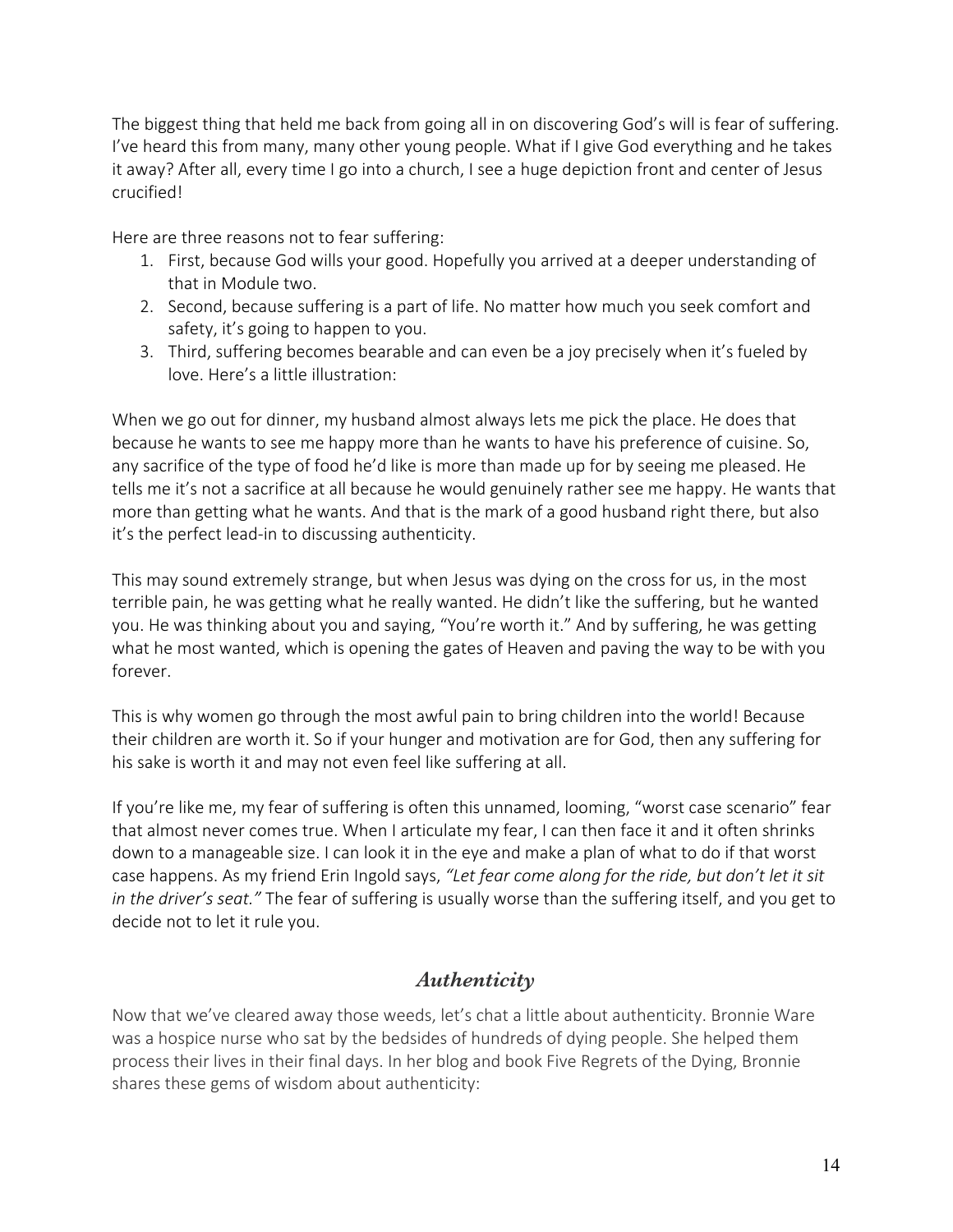- *1.* The number one regret of the dying was, "I wish I'd had the courage to live a life true to myself, not the life others expected of me." Bronnie says, *"This was the most common*  regret of all. When people realize that their life is almost over and look back clearly on it, *it is easy to see how many dreams have gone unfulfilled. Most people had not honored even a half of their dreams and had to die knowing that it was due to choices they had made, or not made."*
- 2. Another of the most common was, "I wish that I had let myself be happier." She says, *"This is a surprisingly common one. Many did not realize until the end that happiness is a choice. They had stayed stuck in old patterns and habits. The so-called 'comfort' of familiarity overflowed into their emotions, as well as their physical lives. Fear of change had them pretending to others, and to themselves, that they were content, when deep within, they longed to laugh properly and have silliness in their life again. When you are on your deathbed, what others think of you is a long way from your mind. How wonderful to be able to let go and smile again, long before you are dying. Life is a choice. It is YOUR life. Choose consciously, choose wisely, choose honestly. Choose happiness."* https://bronnieware.com/blog/regrets-of-the-dying/

It's incredible to find synchronicity between writers you admire. St. Ignatius recommended imagining yourself on your deathbed and asking yourself, "What would I regret not doing?"

I love Fr. Mike Schmitz's words on this: "Action purifies desire." You will unquestionably make mistakes along the way if you do the scary things that are calling to you. But you will not regret trying, and you will learn irreplaceable lessons along the way.

The word "courage" comes from the French "coeur," meaning "heart." To live wholeheartedly means that you'll have to walk away from jobs, relationships, and situations that appear on paper to be perfect, but that the deeper part of you knows are not authentic. It also means that you'll have to take risks that may not work out. But again, you won't regret them.

It's difficult to know which desires are truly lasting and authentic. Of course you don't want to jump at every single opportunity because your time is limited. Here's a quick strategy I use when I'm discerning whether to purchase something I want, (and it can translate into discerning other areas as well.) If I'm standing in front of the item in the store but I'm not sure I really would use it or need it, I hold off and I don't buy it. I tell myself that if I still want it in a month, I'll buy it. Ninety-five percent of the time, I've forgotten about the thing that seemed so important a month ago. As a side bonus, it also helps my savings and credit score a lot!

You can use a similar tool to discern your lasting desires. Think about the things that keep coming back. The things people often ask your advice about. The desires that you dream about doing over and over again. If that desire doesn't go away, chances are you're supposed to pursue it.

And maybe when you pursue it, you'll discover that the idea was better than the reality, but that's still good because now you have data to make an informed decision. That thing won't be